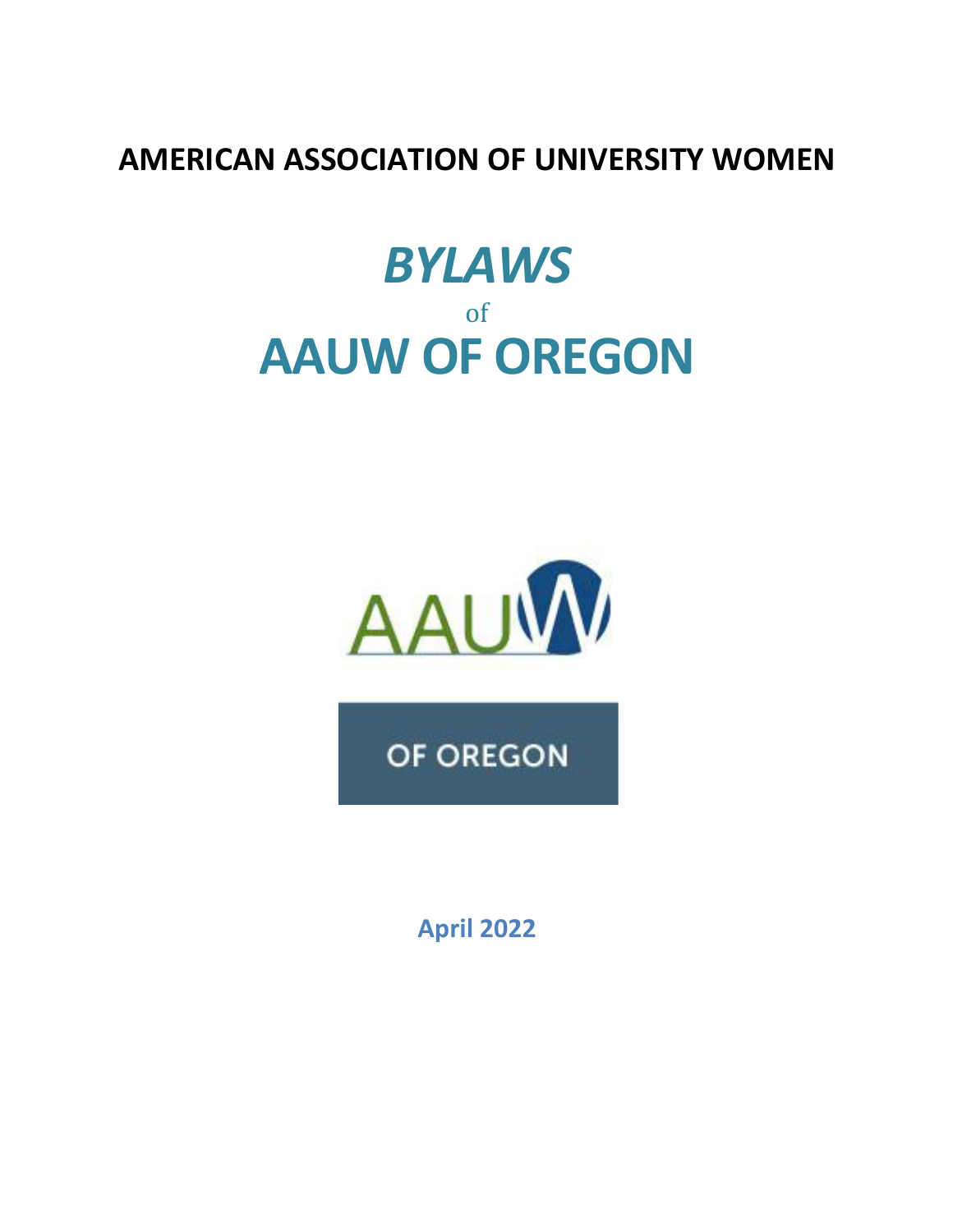| <b>Article &amp; Name</b> |                                                 | Page |
|---------------------------|-------------------------------------------------|------|
|                           |                                                 |      |
| Ш                         |                                                 |      |
| Ш                         |                                                 |      |
| <b>IV</b>                 |                                                 |      |
| $\mathbf v$               |                                                 |      |
| VI                        |                                                 |      |
| VII                       |                                                 |      |
| VIII                      |                                                 |      |
| IX                        |                                                 |      |
| X                         |                                                 |      |
| XI                        |                                                 |      |
| XII                       |                                                 |      |
| XIII                      |                                                 |      |
| XIV                       |                                                 |      |
| <b>XV</b>                 | Committees ……………………………………………………………………………………… 12 |      |
| XVI                       |                                                 |      |
|                           |                                                 |      |
|                           |                                                 |      |
|                           |                                                 |      |
| <b>XX</b>                 |                                                 |      |
| XXI                       |                                                 |      |
|                           |                                                 |      |
|                           |                                                 |      |
|                           |                                                 |      |
|                           |                                                 |      |

#### **TABLE OF CONTENTS**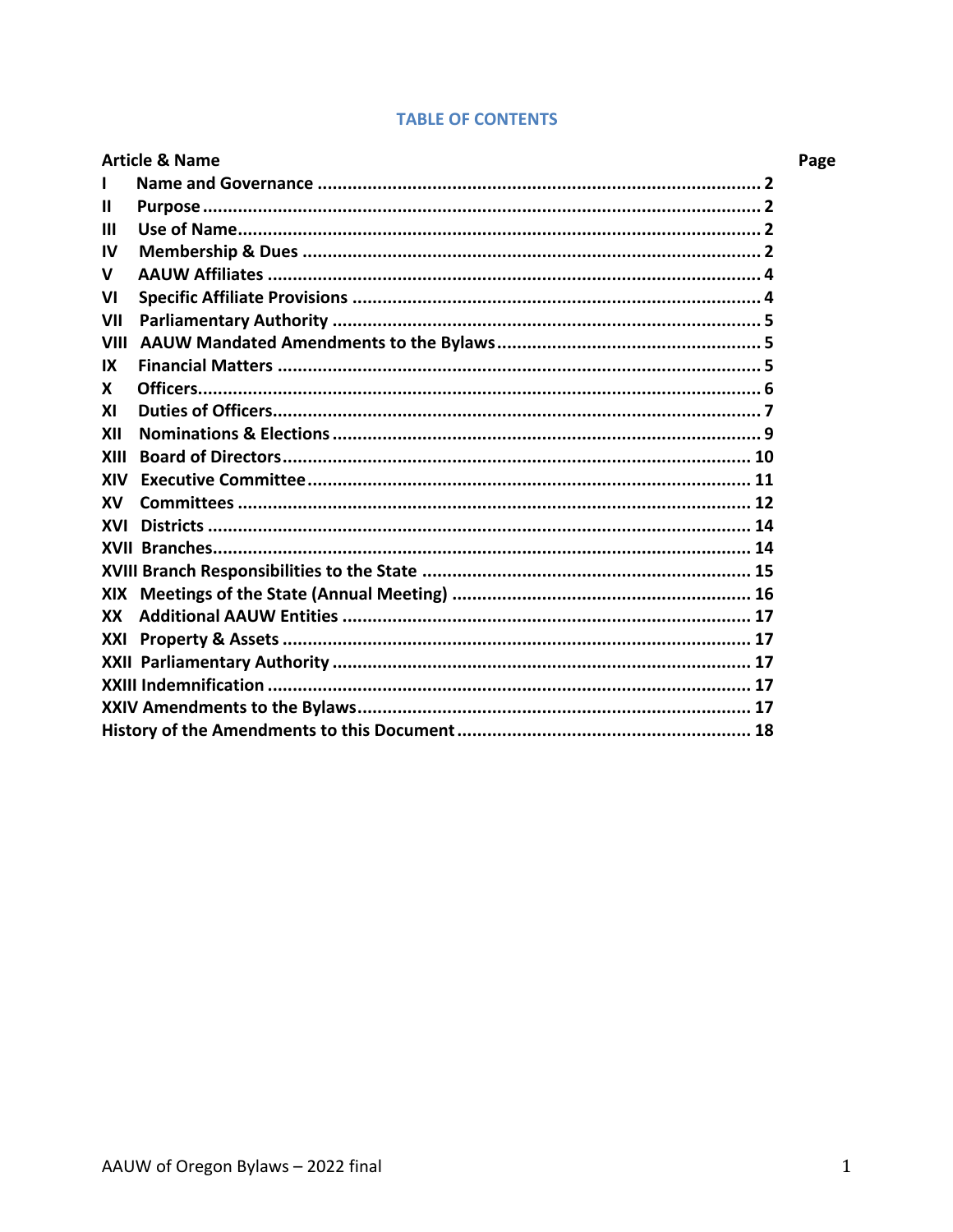## **ARTICLE I. NAME AND GOVERNANCE**

**Section 1. Name**. The name of the organization shall be the American Association of University Women of Oregon (AAUW), hereinafter known as the "Affiliate." see

**Section 2. Affiliate**. AAUW of Oregon is an Affiliate of AAUW as defined in ARTICLE V.

**Section 3. Legal Compliance**. The Affiliate shall comply with the requirements of AAUW and federal, state, and local law. The bylaws of the Affiliate shall in no way conflict with AAUW bylaws and/or policies.

## **ARTICLE II. PURPOSE**

**Section 1. Purpose**. The purpose of AAUW is to advance equity for women and girls through advocacy, education, and research. The purpose of the Affiliate is to further AAUW purposes and policies.

**Section 2. Policies and Programs**. In keeping with this purpose, the Affiliate shall promote equity, education, and development of opportunities for women and girls that enable them to realize their full potential.

## **ARTICLE III. USE OF NAME**

**Section 1. Policies and Program**. The policies and program of AAUW shall be binding on all members, and no member shall use the name of AAUW to oppose such policies or programs. Established channels may be used to change a policy or program.

**Section 2. Proper Use of Name and Logo**. The name and logo of AAUW may be used only by members (as defined below at ARTICLE IV, Section 2) and Affiliates (as defined below at ARTICLE V, Section 1) only according to policies and procedures established by the AAUW Board of Directors; others may do so only according to written licenses. SEP!

**Section 3. Individual Freedom of Speech. T**hese bylaws shall not abridge the freedom of speech of any AAUW member to speak an opinion in the member's own name.

## **ARTICLE IV. MEMBERSHIP AND DUES**

**Section 1. Composition**. The members of AAUW at present consist of members ("Individual Members") and college/university members (College/University Members).

#### **Section 2. Basis of Membership**.

#### **A. Individual Members.**

1. **Eligibility**. An individual holding an associate's (or equivalent, e.g., RN), bachelor's, or higher degree from a higher education institution accredited by a regional accrediting agency recognized by the U.S. Department of Education (an "Accredited Higher Education Institution") or other qualified educational institution located outside of the United States,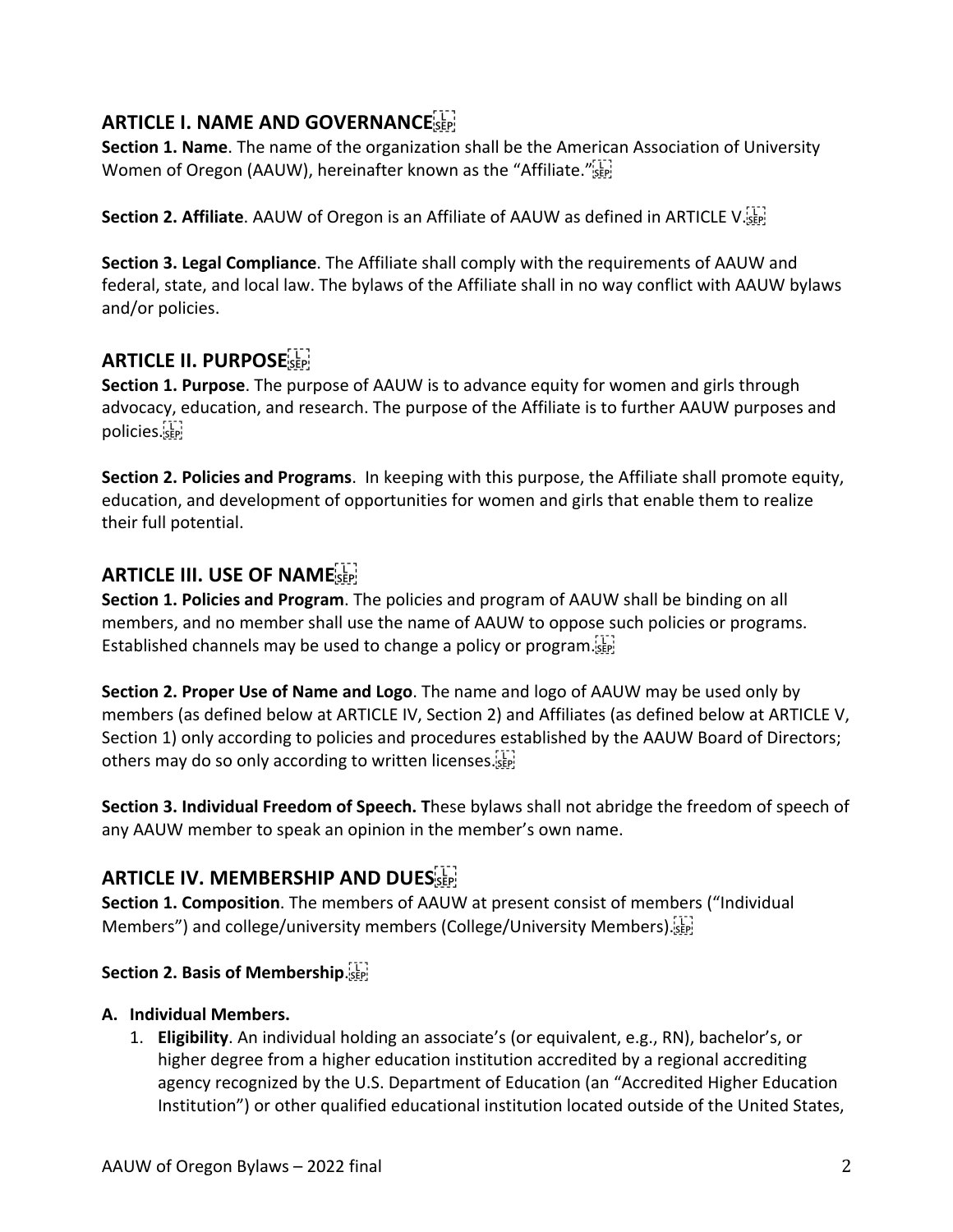as determined by the AAUW Board of Directors, shall be eligible to receive admission to AAUW membership; such membership shall be granted upon payment of AAUW dues. The provisions set forth in this section are the sole requirement for eligibility and admissibility to AAUW membership except that the AAUW Board of Directors may establish a process to assess credentials that are submitted based on degree equivalence.

- 2. **Appeals of Refusals of Admission to Membership**. Any potential Individual Member or College/University Member who claims qualification for membership in AAUW and who has been refused admission to membership may present credentials to the AAUW Board of Directors for review. The decision of the AAUW Board of Directors shall be final.
- 3. **Saving Clause.** No Individual Member shall lose membership due to any change in the status of the higher education institution upon which qualification for membership was based.
- 4. **Life Membersh**ip.
	- a. Paid. An Individual Member may become a life member (a "Life Member") upon a one-time payment of twenty 20 years of annual AAUW dues, based on the amount of annual AAUW dues in the year the Member elects to become a Life Member. Thereafter, the Life Member shall be exempt from the payment of AAUW national dues.
	- b. Fifty-Year Honorary. An Individual Member who has paid AAUW dues for fifty (50) years shall become a Life Member and shall thereafter be exempt from the payment of AAUW national dues.
- B. **College/University Members.** Any Accredited Higher Education Institution or other qualified higher education institution located outside the United States, as determined by the AAUW Board of Directors, that pays annual dues to AAUW shall be eligible to be a College/University Member. Each College/University Member shall appoint one or two representatives who are eligible to be Individual Members and who shall each have the membership benefits of an Individual Member and any other benefits that accrue to representatives of College/University Members, as determined by the AAUW Board of Directors.

**Section 3. Student Associates.** The AAUW Board of Directors may permit undergraduate students enrolled in Accredited Higher Education Institutions or in other qualified educational institutions located outside the United States, as determined by the AAUW Board of Directors, to associate with AAUW, with fees (if any) and benefits as determined by the AAUW Board of Directors.

#### **Section 4. Dues.**

- A. **Amount.** Annual AAUW dues and Member benefits for any category of Member shall be set by the AAUW Board of Directors. Members shall be notified of the intent to consider a change in the dues, the proposed amount, and the rationale for the change at least sixty (60) days prior to the vote.
- B. **Payment**. Member dues shall be payable in accordance with procedures established by the AAUW Board of Directors.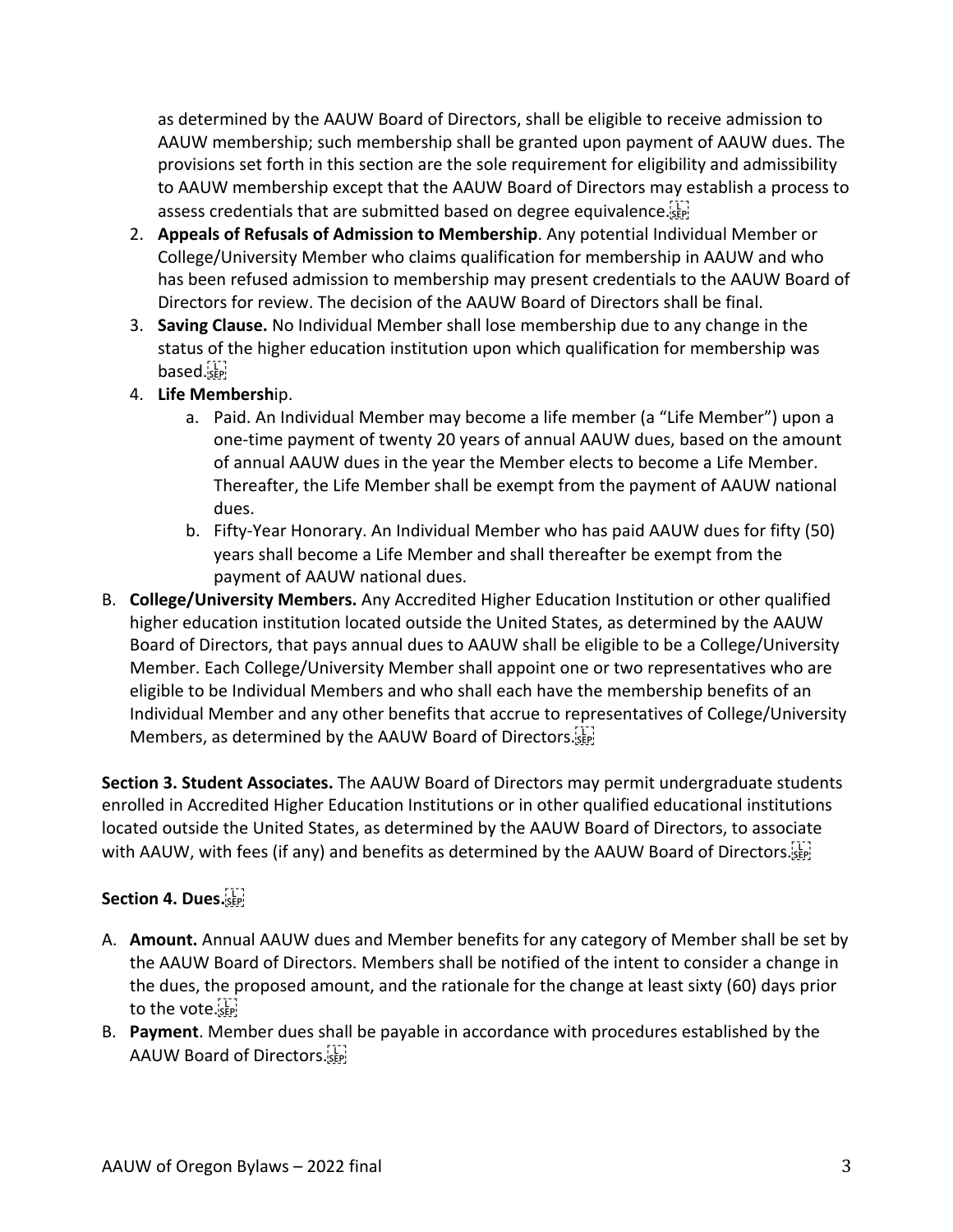**Section 5. Severance of Membership.** Any Member may be suspended or removed from membership for any conduct that tends to injure AAUW or to adversely affect its reputation or that is contrary to or destructive of its mission according to these bylaws, with action taken following policies and procedures adopted by the AAUW Board of Directors. In addition, a College/University Member that is no longer eligible for membership shall be removed from membership as soon as practicable after it loses its eligibility.

## **ARTICLE V. AAUW AFFILIATES**

**Section 1. AAUW Affiliate Defined.** An AAUW Affiliate ("Affiliate") is an organization affiliated with AAUW for the purpose of supporting AAUW's mission through Affiliate programs, fundraising, networking, and/or other activities. Affiliates are typically nonprofit membership organizations under state law and may also have been recognized as tax-exempt  $501(c)(3)$  or  $501(c)(4)$ organizations under the Internal Revenue Code. An Affiliate may use AAUW's name and/or logo only if approved by the AAUW Board of Directors.

#### **Section 2. Organization.**

- A. **Purpose.** Affiliates shall promote the purposes, programs, and policies of AAUW.
- B. **Bylaws.** Affiliates shall develop bylaws as meet their needs. However, any such bylaws shall not conflict with AAUW Bylaws or with applicable law.
- C. **Structure.** Affiliates may create such leadership structures as meet their needs. Each Affiliate shall provide AAUW with designated contacts for administration and finance.

#### **Section 3. Loss of Recognition of an Affiliate.**

- A. The AAUW affiliation status of an Affiliate may be revoked for cause through affiliation review procedures specified by the AAUW Board of Directors.
- B. The Affiliate shall have the right to appeal to the AAUW Board of Directors within a designated period.<sub>SEP</sub>

#### **Section 4. Property and Assets**.

- A. The title to all property, funds, and assets of an Affiliate is vested in the Affiliate.
- B. An Affiliate shall have complete control of its property and assets, except that such property and assets shall not be used for any purpose contrary to AAUW's purposes.  $\overline{S}$
- C. In the event of the dissolution of an Affiliate or the termination of an Affiliate's affiliation with AAUW, all assets of the Affiliate shall be transferred and delivered to AAUW or to another Affiliate designated by AAUW.
- D. AAUW may solicit and consider recommendations from local leaders before making a designation.

#### **ARTICLE VI. SPECIFIC AFFILIATE PROVISIONS**

A. **Governance:** AAUW of Oregon is a 501(c)(4) mutual benefit organization.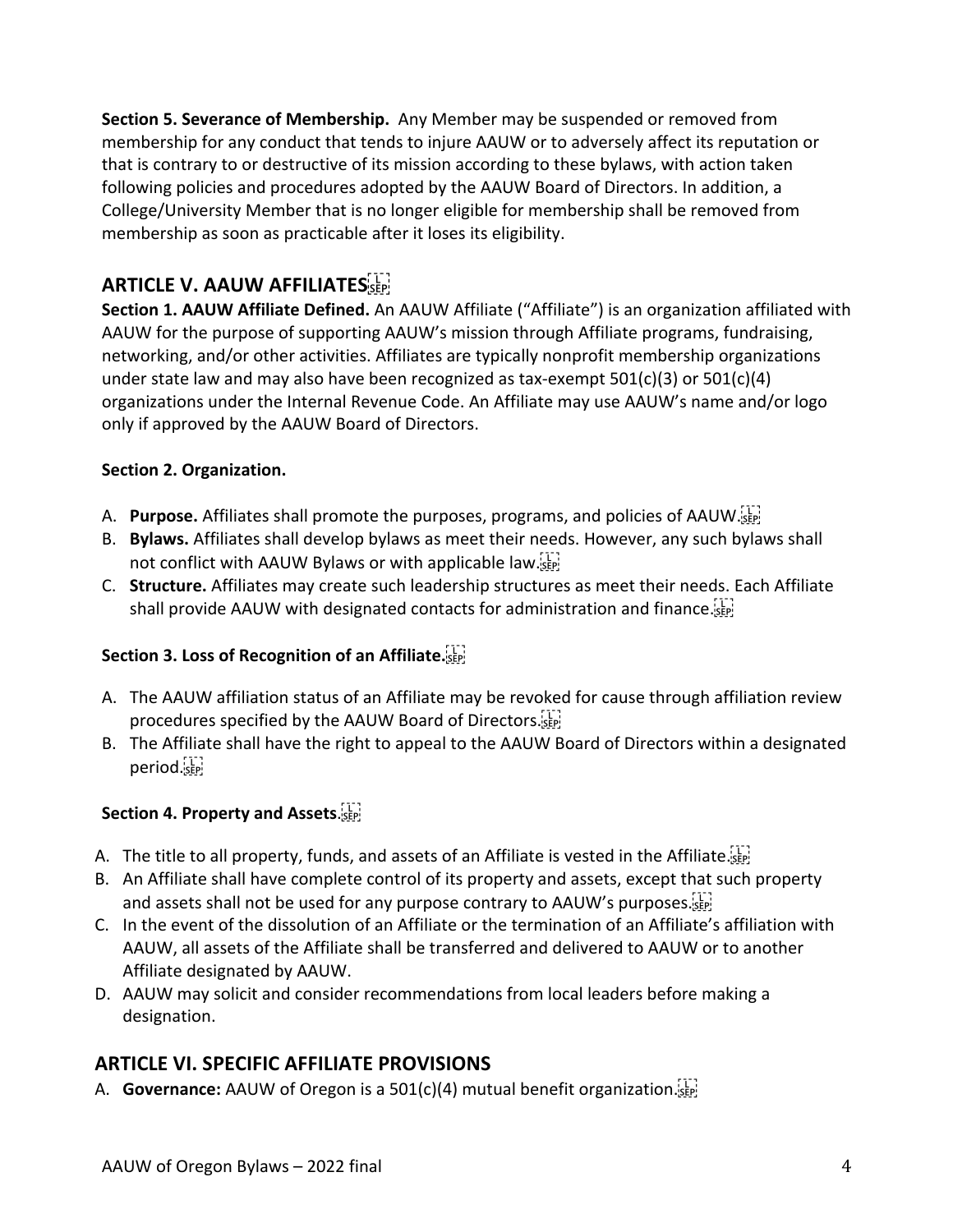- B. **State member-at-large**: A national member of AAUW residing within the boundaries of the state may become a member-at-large of the state upon payment of state dues. That member shall be entitled to vote and to serve on state committees, the state executive committee, and the state board of directors.
- C. **College/University Member:** A college or university within the state which is a College/University Member of AAUW shall also be a College/University Member of the state and shall be entitled to representation at all state meetings.
- D. **Dues:** Fifty-year Honorary Life Members of AAUW are exempt from payment of AAUW and state dues. College/University Members shall pay no state dues. A branch recognized by AAUW between December 1 and June 30 shall pay state dues for each member at half the annual amount.sEP
- E. **Payment:** New members may join at any time. Dues are payable upon joining. The national and state portion of the dues paid by new members for less than a full year is determined by AAUW and state policy. The state shall conform to AAUW policy regarding dues for new members received between January 1 and June 30. State dues are payable to the state finance vice president on or before July 1.5EP!

#### F. **Reciprocity:**

- 1. A current paid member of a branch or comparable AAUW-affiliated entity may transfer membership to another branch or comparable AAUW-affiliated entity without payment of additional dues.
- 2. Since all states and branches have a reciprocal membership policy, payment of any additional state dues shall be waived for a transferring member whose current dues have been paid to another branch or state.

## **ARTICLE VII. PARLIAMENTARY AUTHORITY**

The rules contained in the most current edition of *Robert's Rules of Order Newly Revised* shall govern the Affiliate in all instances in which they are applicable and in which they are not inconsistent with the AAUW Bylaws or with the requirements of AAUW or applicable laws.

#### **ARTICLE VIII. AAUW-MANDATED AMENDMENTS TO THE BYLAWS**

AAUW-mandated amendments shall be implemented by the Affiliate's board of directors without a vote of the Affiliate's membership and as prescribed by the AAUW Board of Directors.

## **ARTICLE IX. FINANCIAL AFFAIRS**

**Section 1. Fiscal Year**. The fiscal year of the organization shall correspond with that of AAUW $_{\rm s\bar{e}p}$  and shall begin on July 1. $_{\rm s\bar{e}p}$ 

**Section 2. Financial Policies**. The state shall set and maintain policies and procedures to control financial records consistent with generally accepted accounting principles and federal, state, and local laws including an annual financial examination. The state executive committee shall provide for such financial examination and control of funds as are necessary to assure their safekeeping and complete accounting.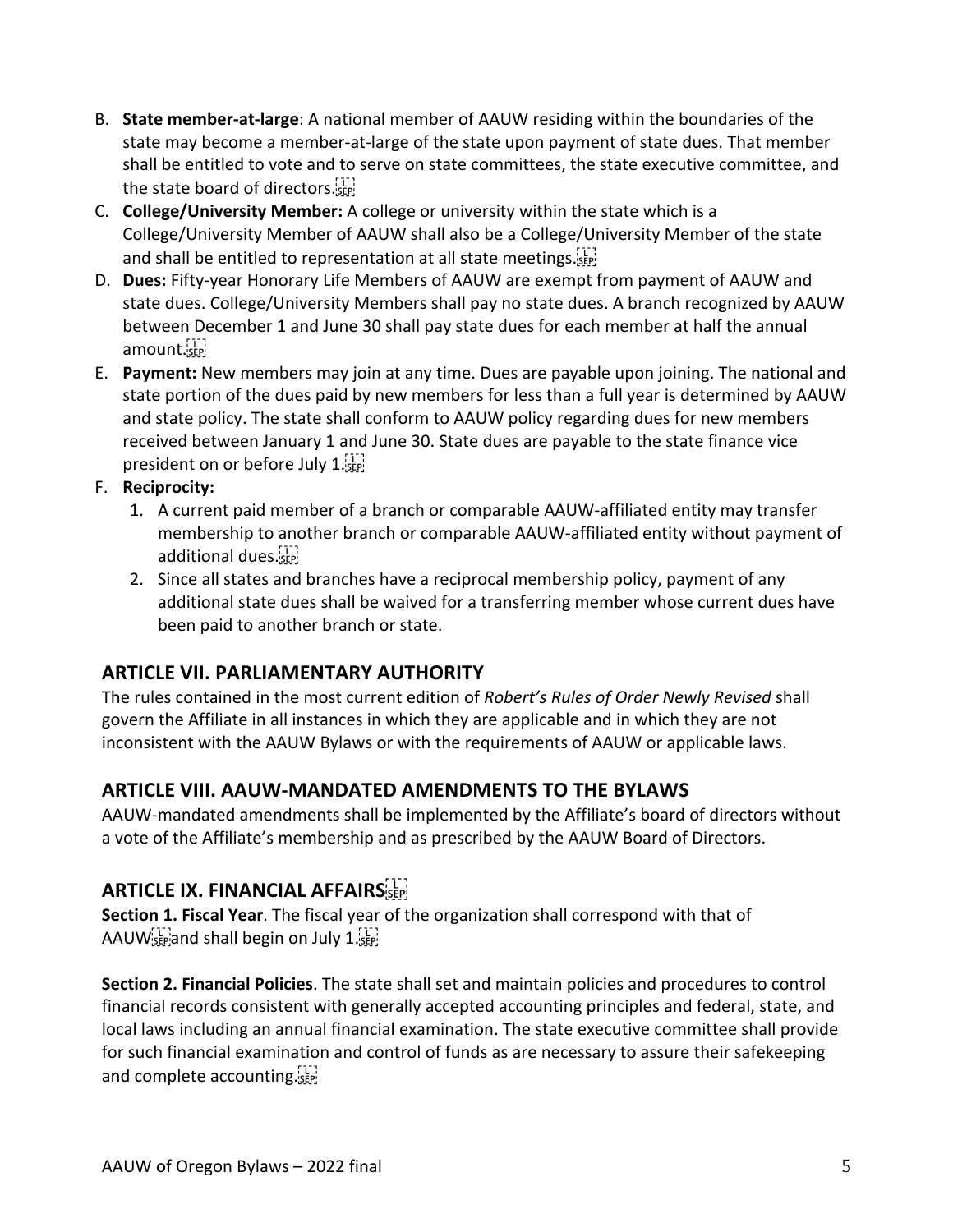**Section 3. Budget**. The annual budget for the state shall be prepared by the finance vice president and the president, with review by the executive committee, and approval by the state board of directors. The executive committee shall have the authority to revise the budget within available income.

#### **ARTICLE X. OFFICERS**

Voting is determined by the office, not by the number of people holding the office: each office is entitled to only one vote, regardless of the number of members holding that office.

#### **Section 1. Elected Officers**.

The elected officers of this state shall include a president, four vice presidents (for communications, finance, membership, and program), a secretary, and a director from each district. There shall be a president-elect, elected in odd-numbered years, serving for a term of one year. The president-elect shall automatically assume the office of president at the end of the oneyear term as president-elect.

#### **Section 2. Appointed officers.**

The appointed officers of this state shall be a parliamentarian, AAUW Funds chair, public policy chair, governance chair, and such other officers as may be considered necessary to carry on the work of the state and shall be listed in policies. They shall be appointed by the president, in consultation with the executive committee with due regard for geographical representation.

#### **Section 3. Qualifications for Office**.

- A. The elected and appointed officers shall be members of AAUW and AAUW of Oregon.
- B. Any member of the state who has served on the Oregon Board of Directors shall be eligible to hold the office of president and president-elect.

#### **Section 4. Terms of Office, Rotation, and Removal.**

- A. The term of each officer shall begin on July 1; however, the incoming or continuing president may call meetings of the incoming executive committee and board of directors prior to July 1 for the purpose of approving appointments and making plans for the coming year.
- B. Officers shall serve for a term of two years or until their successors have been elected or appointed and have assumed office.
- C. No elected officer shall hold the same office for more than two consecutive terms.
- D. An appointed officer shall not hold the same office for more than two consecutive terms; however, this provision may be waived if the member agrees and the board of directors concurs in having the member serve another term(s).
- E. An officer or director may be removed for any reason by a two-thirds (2/3) vote at an inperson meeting of the board of directors in accordance with policies and procedures adopted by the board of directors.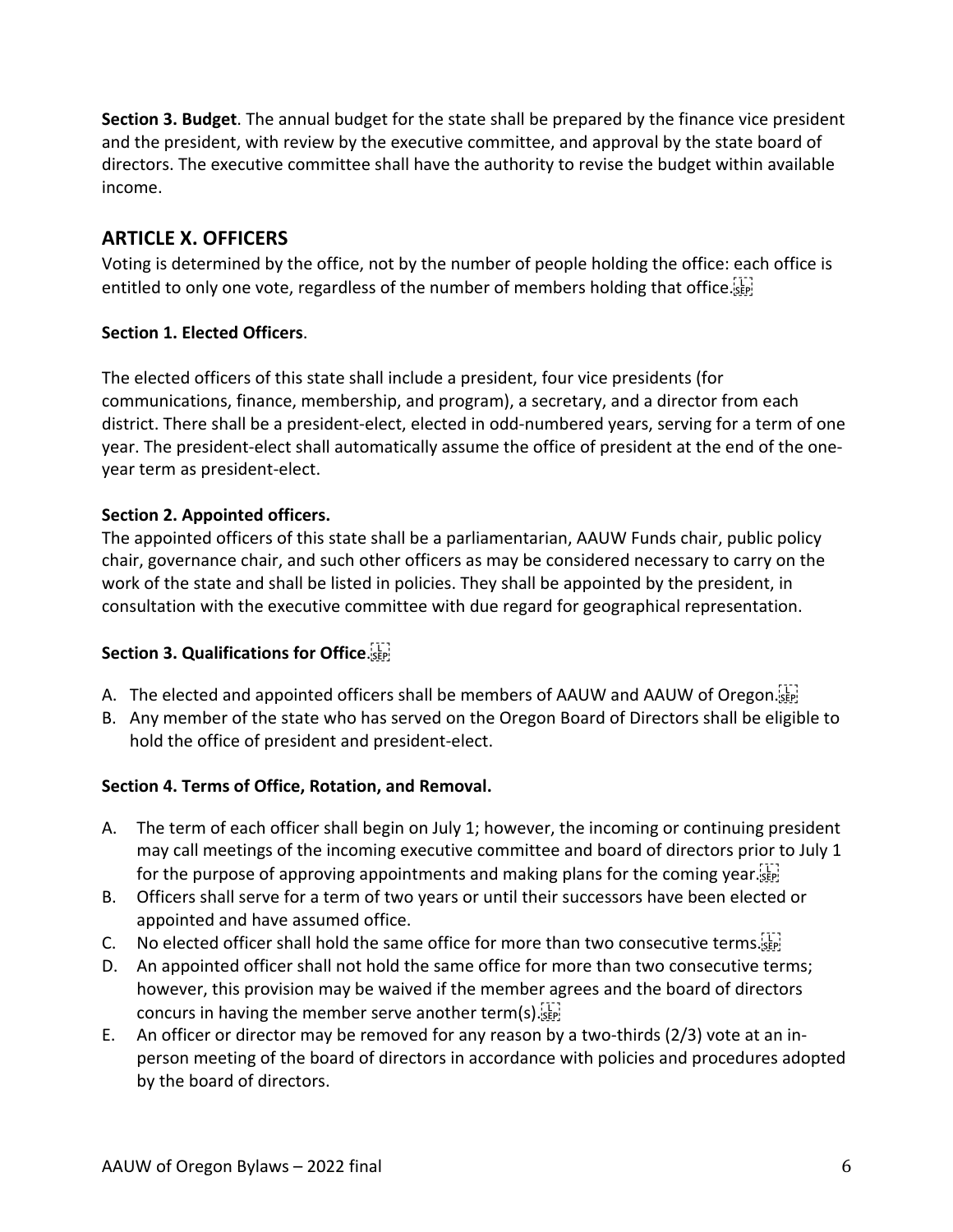#### **Section 5. Vacancies.**

- A. A vacancy in the office of president shall be filled by the following procedures:  $\sum_{i=1}^{[1]}$ 
	- 1. In the event of a temporary absence or short-term vacancy, the president-elect will assume the duties of the presidency. If there is no president-elect, the four vice- presidents (communications, finance, membership, and program) will select one of themselves to assume the duties of the presidency.
	- 2. In the event of a long-term or permanent vacancy, the president-elect will assume the duties of the presidency. In the event of a long-term or permanent vacancy and if there is not a president-elect, the executive committee shall direct the nominating committee to initiate a process for receiving nominations; the executive committee shall establish a policy for voting upon such nominees.
- B. In the case of a vacancy in the office of the communications, finance, membership or program vice presidents or the secretary for one year or longer:
	- 1. The executive committee shall direct the nominating committee to initiate a process for receiving nominations and presenting nominees to the executive committee.
	- 2. The executive committee shall establish a policy for voting upon such nominees.
	- 3. A vacancy in any of these officer positions shall be filled for any unexpired term of less than one year by a replacement who will be appointed by the executive committee.
- C. In the case of a vacancy in the office of a district director: $\frac{1}{2}$ 
	- 1. The executive committee shall direct the nominating committee to initiate a process for receiving nominations from the branches within the affected district and shall present nominees to the executive committee.
	- 2. The executive committee shall establish a policy for voting upon such nominees.
	- 3. A vacancy in the office of any district director shall be filled for any unexpired term of less than one year by a replacement from the affected district who will be appointed by the executive committee.
- D. A vacancy in any appointed office shall be filled for the unexpired term by a replacement who shall be appointed by the president, in consultation with the executive committee.
- E. A vacancy in the nominating committee shall be filled by the elected alternate of that committee. If more than one vacancy occurs it shall not be filled.

## **ARTICLE XI. DUTIES OF OFFICERS**

**Section 1. Duties of Elected Officers**. Officers and directors shall perform the duties described by these Bylaws, AAUW or Oregon policies, and the parliamentary authority adopted by AAUW of Oregon.sep

#### **A. President**.

- 1. As the executive officer, the president shall:  $\sum_{i=1}^{n}$ 
	- a. Appoint, after consultation with the executive committee, all appointed officers, and chairs of committees except the nominating committee and those otherwise provided for in the bylaws;
	- b. Select members of standing and special committees, in consultation with the respective chairs;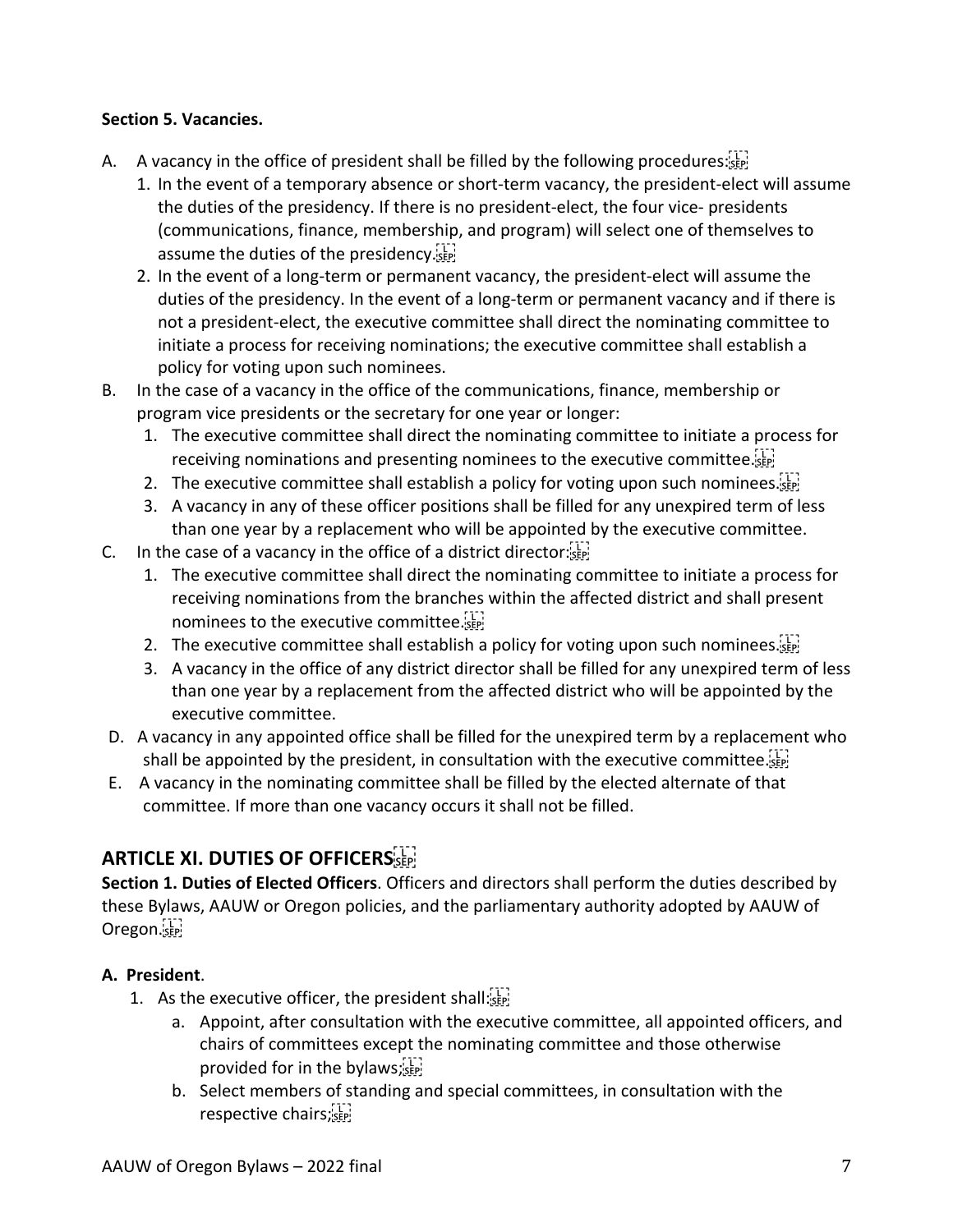- c. Submit reports as required by AAUW;  $\sum_{i=1}^{n}$
- d. Be responsible for bringing the state bylaws into conformity with the AAUW bylaws;
- e. Preside at all meetings of the state, executive committee, and the board of directors;
- f. Serve as an ex-officio member of all committees except the nominating committee;  $\sum_{i=1}^{n}$
- g. Perform all other duties usually pertaining to this office or those designated by the executive committee or the board of directors; and sep-
- h. Be responsible for ensuring that AAUW is annually provided with a designated contact for administration and finance plus make available minutes upon request.
- 2. As the official representative of the state, the president or the president's designated substitute shall represent the state in all work with other organizations and at meetings and conferences.

#### **B. President-Elect.**

- 1. The president-elect shall:
	- a. Assume the office of the president in the event of a vacancy in that office;  $\sum_{i=1}^{n}$
	- b. Perform the duties of the president in all cases in which the president is unable to serve;
	- c. Assist in such matters as may be delegated by the president, the executive committee, or the board of directors; and  $\overline{sl}_{\text{SEP}}$
	- d. Serve as a member of any committee, except the nominating or audit committees, whenever designated by the president.
- 2. The president-elect will assume the office of president upon the completion of the president's two-year term of office.
- **C. Vice Presidents.** There shall be four (4) vice presidents of this organization: communications, finance, membership, and program. The vice presidents shall perform such duties as these bylaws, the state policies, the president, the executive committee, or the board of directors shall direct. No ranking or succession is implied by the listing of these officers.
- D. **Secretary**. The secretary shall:
	- 1. Be responsible for the recording of the minutes of the meetings of the state, the executive committee, and the board of directors;see
	- 2. Be designated by the state organization to make available upon request the minutes of the meetings of the state, the executive committee, and the board of directors; and  $\overline{S_{\text{EP}}^{[1]}},$
	- 3. Perform such other duties as may be assigned by the president, the executive committee, or the board of directors, or as specified in these bylaws.

**Section 2. Duties of District Directors.** The district directors shall perform such duties as are specified in the state policies and in these bylaws.

**Section 3. Duties of Immediate Past President of the State**. The immediate past president of the state shall:<sub>SEP</sub>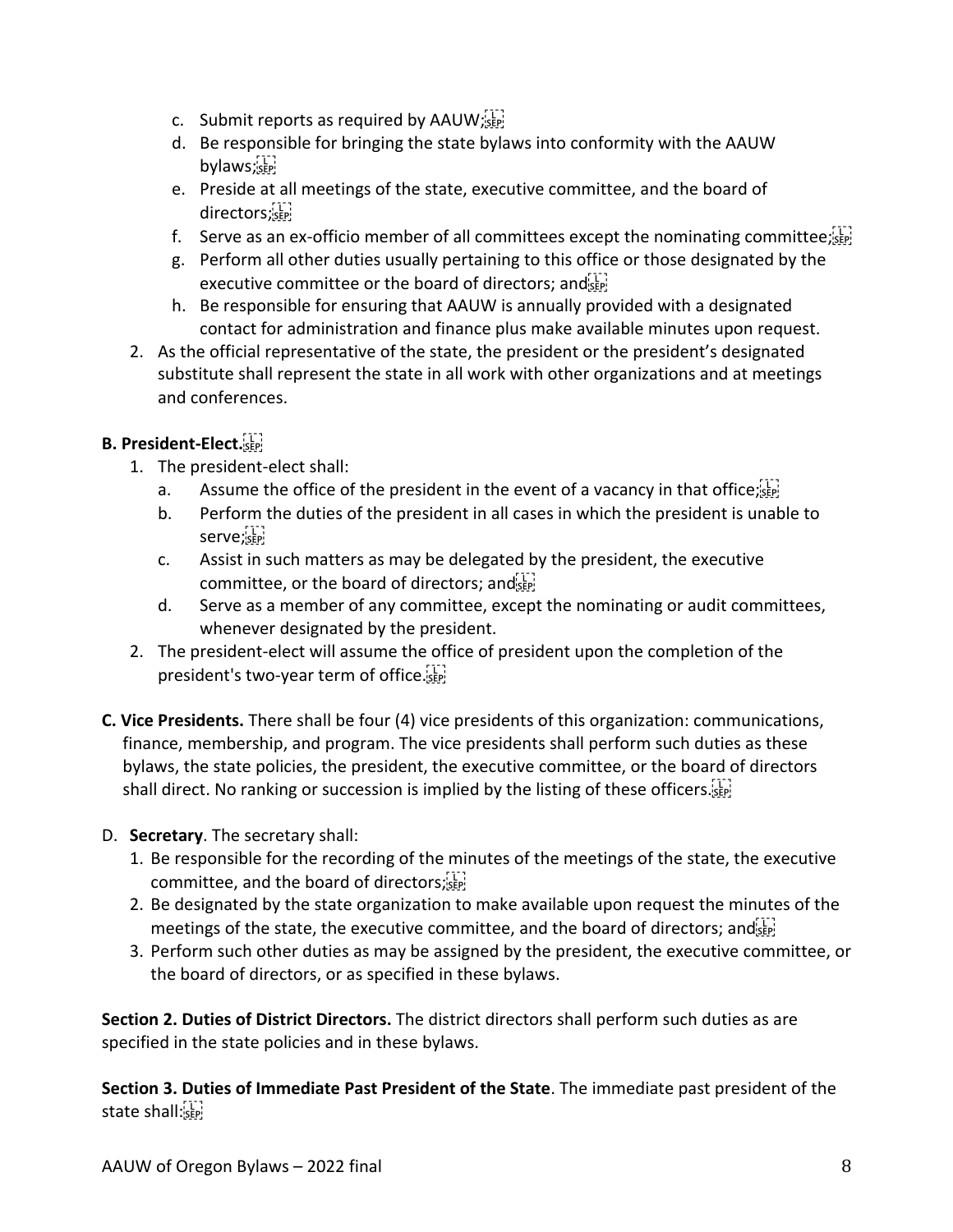- A. Serve as an advisor and resource to the state president, the executive committee, and the board of directors in developing, implementing, and overseeing all AAUW activities in the state; EP
- B. Ensure a smooth transition from office, to include providing the president-elect with a thorough orientation and organized president's historical files;  $\overline{s}$
- C. Be available for special requests from the president; and  $\overline{S_{\text{EP}}^{[1]}},$
- D. Serve as a mentor

## **ARTICLE XII. NOMINATIONS AND ELECTIONS**

**Section 1. Nominating Committee**. The nominating committee, which shall be independent of the executive committee and of the board of directors, shall be elected by the following procedures:

- A. The annual meeting attendees shall elect a nominating committee of five (5) plus ones alternate all of whom must be members of the state.
- B. One member must be a continuing member from the previous year's committee and one a past state president to serve for the following term (until the next annual meeting).  $\overline{S_{\text{EP}}^{\text{ref}}}$
- C. The chair of the nominating committee shall be elected by the members of the committee.
- D. Nominees for the next nominating committee shall be presented by the current nominating committee.

#### **Section 2. Nominations.**

- A. Suggestions from the branches and from individual members shall be submitted in writing to the chair of the nominating committee at least two (2) months prior to the annual meeting; the chair shall report all names received to the members of the committee.
- B. The nominating committee shall present a slate of nominees to the board of directors and notify the branches through the state-wide publication at least thirty (30) days prior to the annual meeting, naming at least one candidate for each office to be filled.  $55$
- C. Nominations may be made from the floor at the time of the election, provided the written $\overline{\text{SSE}}$  consent of the nominee has been obtained.

#### **Section 3. Elections.**

- A. The elected officers of the state shall be elected at the annual meeting by the duly accredited delegates.
- B. Delegates from each district shall elect the director from their district.  $\overline{S_{EP}}$
- C. Elections shall be by ballot except when there is only one candidate for an office, in which  $\sum_{s \in P}^{[1]}$  case the election may be by voice vote.
- D. A majority of the votes cast shall be necessary for election.
- E. The president, the communications vice president, and the membership vice president shall be elected in even-numbered years. The finance vice president, the program vice-president, and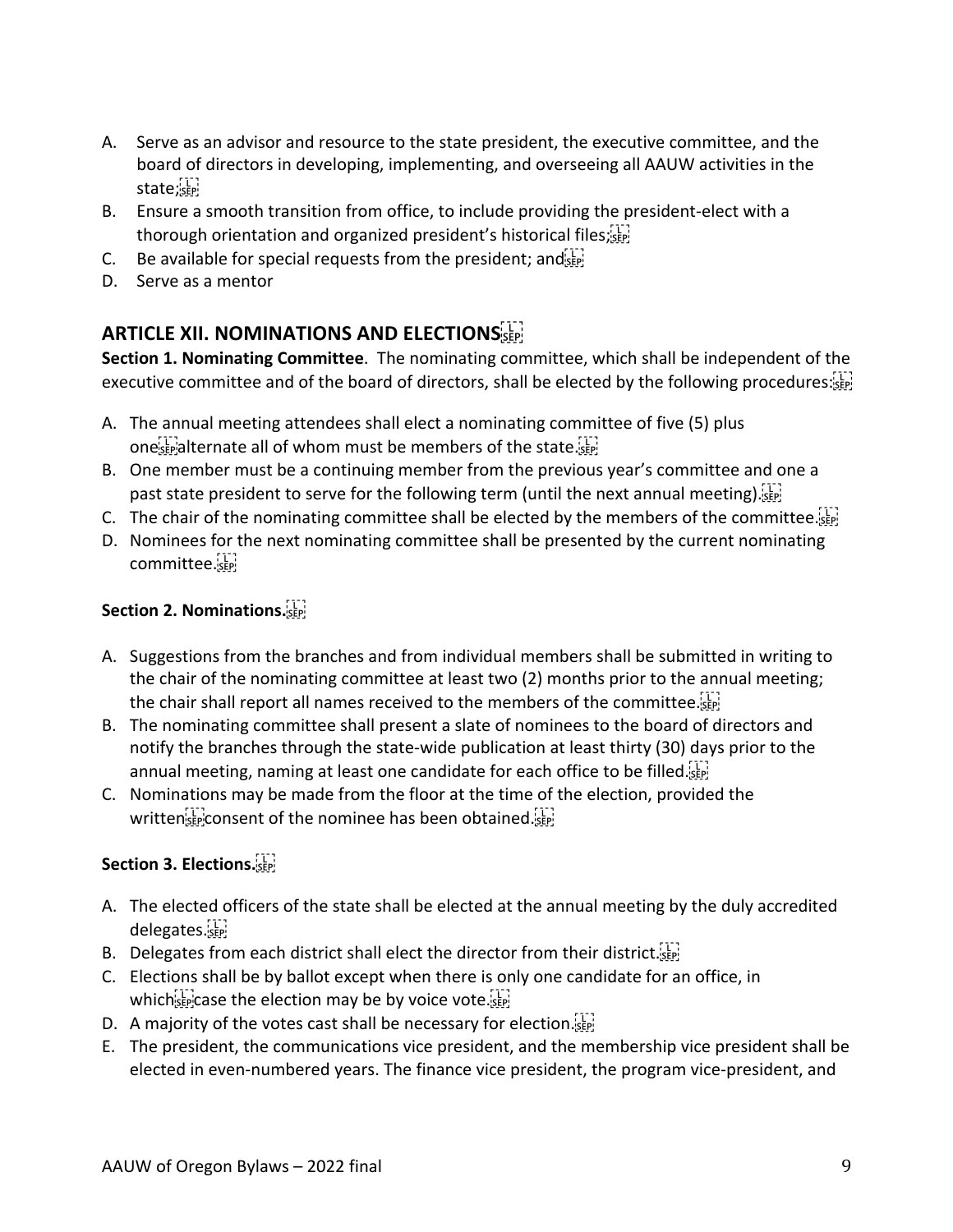the secretary shall be elected in odd-numbered years. The president-elect shall be elected in odd- numbered years for a one-year term.

F. The board of directors shall designate which district directors shall be elected in evennumbered and in odd-numbered years.

### **ARTICLE XIII. BOARD OF DIRECTORS**

The board of directors shall initiate and carry out the state's programs and policies and shall act for the state between annual meetings.

**Section 1. Composition**. The board of directors shall include: see

- A. The executive committee;
- B. The parliamentarian, AAUW funds chair, public policy chair, technology chair, and the governance chair;
- C. District directors; and
- D. Members fulfilling such other functions as deemed necessary by the board of directors.

**Section 2. Duties.** The board of directors shall:

- A. Adopt rules to govern its procedures; see
- B. Approve the budget;
- C. Receive the report of the examiner of the financial records; see
- D. Approve the programs for state meetings; and sep!
- E. Recommend at the annual meeting such additional committees as are considered necessary for the work of the organization.

#### **Section 3. Meetings and Quorum.**

- A. Regular meetings of the board of directors shall be held at least two (2) times a year at the call of the president at such time and place as the president shall designate; these meetings are open to all state members.
- B. Special meetings of the board of directors may be called at any time upon the written request of five (5) members of the board of directors, provided that at least five (5) days' notice of such meeting and its agenda shall have been given to the members of the board of directors.
- C. The quorum for a meeting of the board of directors shall be a majority of the directors.
- D. Voting shall be by directors.

#### **Section 4. Voting Between Meetings**.

- A. Between meetings of the board of directors, a written and/or an electronic vote may be taken at the request of the president on any question.
- B. Voting shall close ten (10) days after the question has been submitted to the board of directors.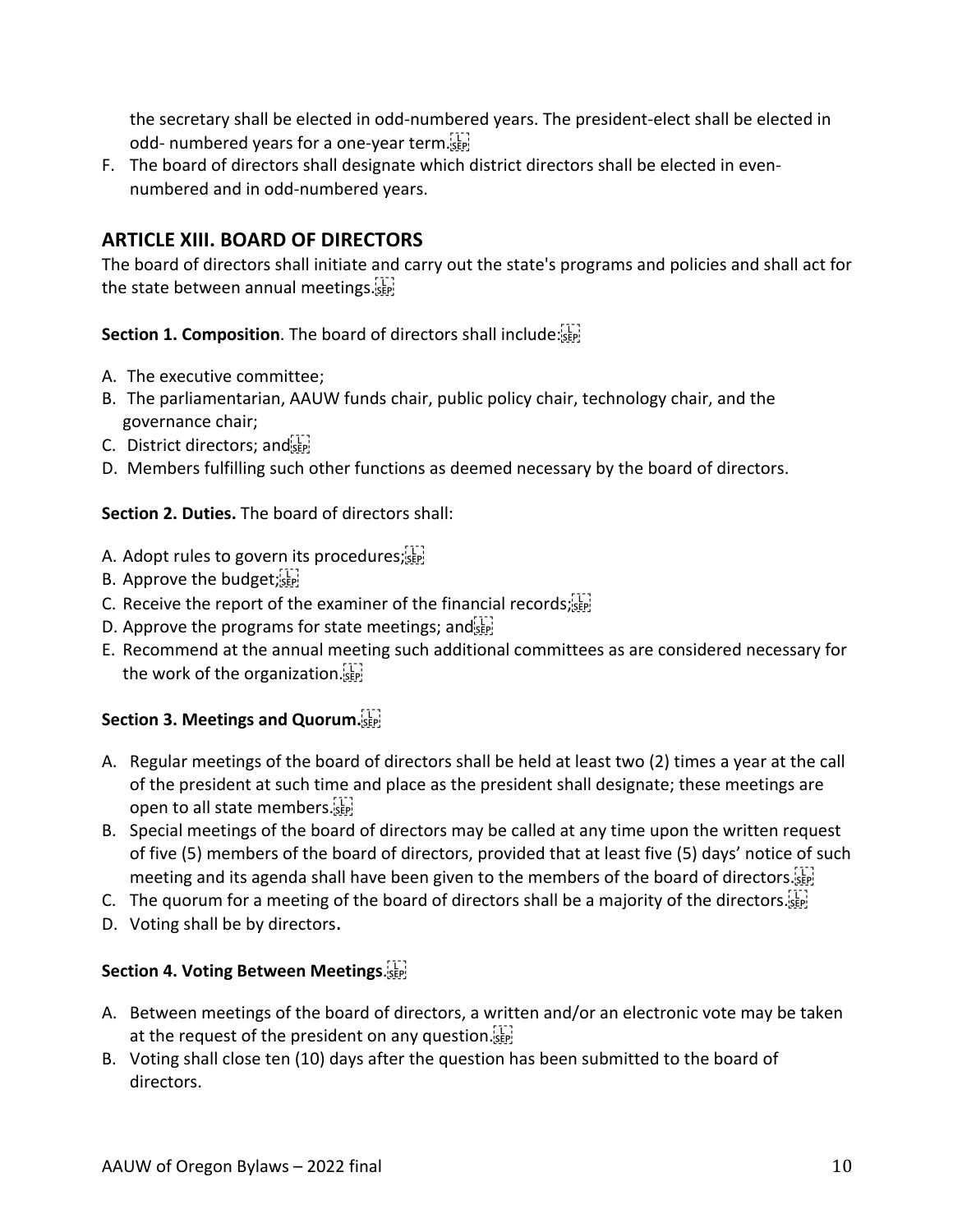- C. Responses must be received from 2/3 of the members of the board of directors, and the response from each member of the board of directors must be filed with the minutes of the board of directors' meeting.
- D. The resulting vote will have the same effect as if the votes were cast at a meeting of the board of directors.

**Section 5. Removal from Office**. A member of the board of directors may be removed for any reason by a two-thirds vote of the board in accordance with policies and procedures adopted by AAUW.

#### **ARTICLE XIV. EXECUTIVE COMMITTEE**

In accordance with the bylaws and annual meeting action, the executive committee shall have the general power to administer the affairs of the state and shall act for the board of directors between its meetings.

**Section 1. Composition.** The executive committee shall be composed of the elected officers of the state: the president, the vice presidents for communications, finance, membership and program, and the secretary; the president-elect shall be a member of the executive committee during her/his one-year term.

**Section 2. Duties.** The executive committee shall:

- A. Adopt rules to govern its procedures;
- B. Act for the board of directors in the interim between meetings of the board of directors except to assume such duties as are specifically delegated to the board of directors by these bylaws;
- C. Determine the special committees necessary for the work of the state and recommend their establishment to the board of directors;
- D. Confirm the appointments of chairs of committees and appointed officers;
- E. Provide for the examination of funds; $\frac{1}{12}$
- F. Determine the time and place of the annual meeting; $\frac{1}{2}$
- G. Make recommendations to the board of directors;
- H. Report its activities and actions to the board of directors; $s_{\text{left}}$
- I. Approve the agenda for state meetings; and  $\frac{1}{2}$
- J. Perform such duties as may be assigned by the board of directors or specified in these bylaws and in the state policies.

#### **Section 3. Branch Supervision**

- A. **Branch Recommendations.** Upon recommendation of the state president, the state executive committee shall recommend to AAUW action to be taken in regard to the admittance of new branches or the discontinuance of current branches within the organization.
- B. **Loss of Recognition of a Branch.**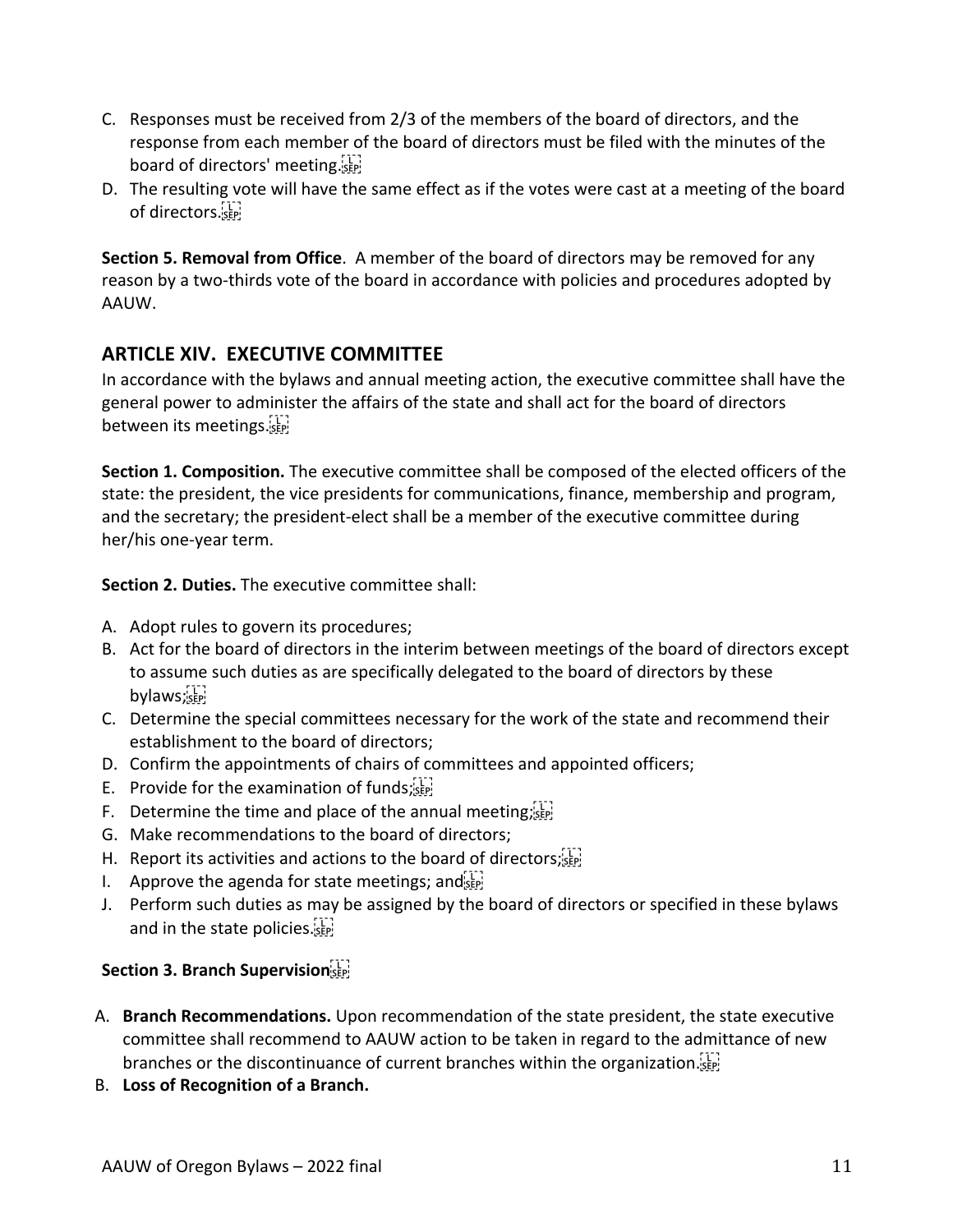- 1. The state executive committee shall review the findings of any branch which shall appear to have forfeited its right to continue as a branch under the AAUW Bylaws and recommend action to be taken.
- 2. A branch shall be deemed to have forfeited its right to continue as a branch if the branch has violated the purpose of AAUW or maintained branch bylaws or practices that conflict with the Bylaws or Policies of AAUW.
- 3. The branch shall have the right to appeal to the executive committee within a designated period.
- 4. The state may initiate the process of branch discontinuance if there is no branch response or effort to comply.

#### **Section 4. Meetings and Quorums.**

- A. **Meetings.** The executive committee shall meet at least once a year at the call of the president, and at other times at the call of the president or at the written request of two (2) members of the executive committee.
- B. **Quorums.** A quorum shall be a majority of the members of the executive committee.

#### **Section 5. Voting Between Meetings.**

- A. Between meetings of the executive committee, a written and/or an electronic vote may be taken at the request of the president on any question. see
- B. Voting shall close ten (10) days after the question has been submitted to the executive committee.
- C. Responses must be received from 2/3 of the members of the executive committee.
- D. The response from each executive committee member must be filed with the minutes of the executive committee's meeting.
- E. The resulting vote will have the same effect as if the votes were cast as a meeting of the executive committee.

## **ARTICLE XV. COMMITTEES**

**Section 1. Standing Committees**. There may be standing committees on the work of appropriate AAUW standing committees, including governance, college/university relations, communications, AAUW Funds, membership, program development, public policy, technology, and such others as deemed necessary by the annual meeting body, the executive committee, or the board of directors.

**Section 2. Special Committees**. There may be established such special committees as shall be deemed necessary by the annual meeting attendees, the executive committee, or the board of directors.

#### **Section 3. Qualifications and Terms of Committee Chairs and Members.**

A. Committee chairs shall be members of AAUW.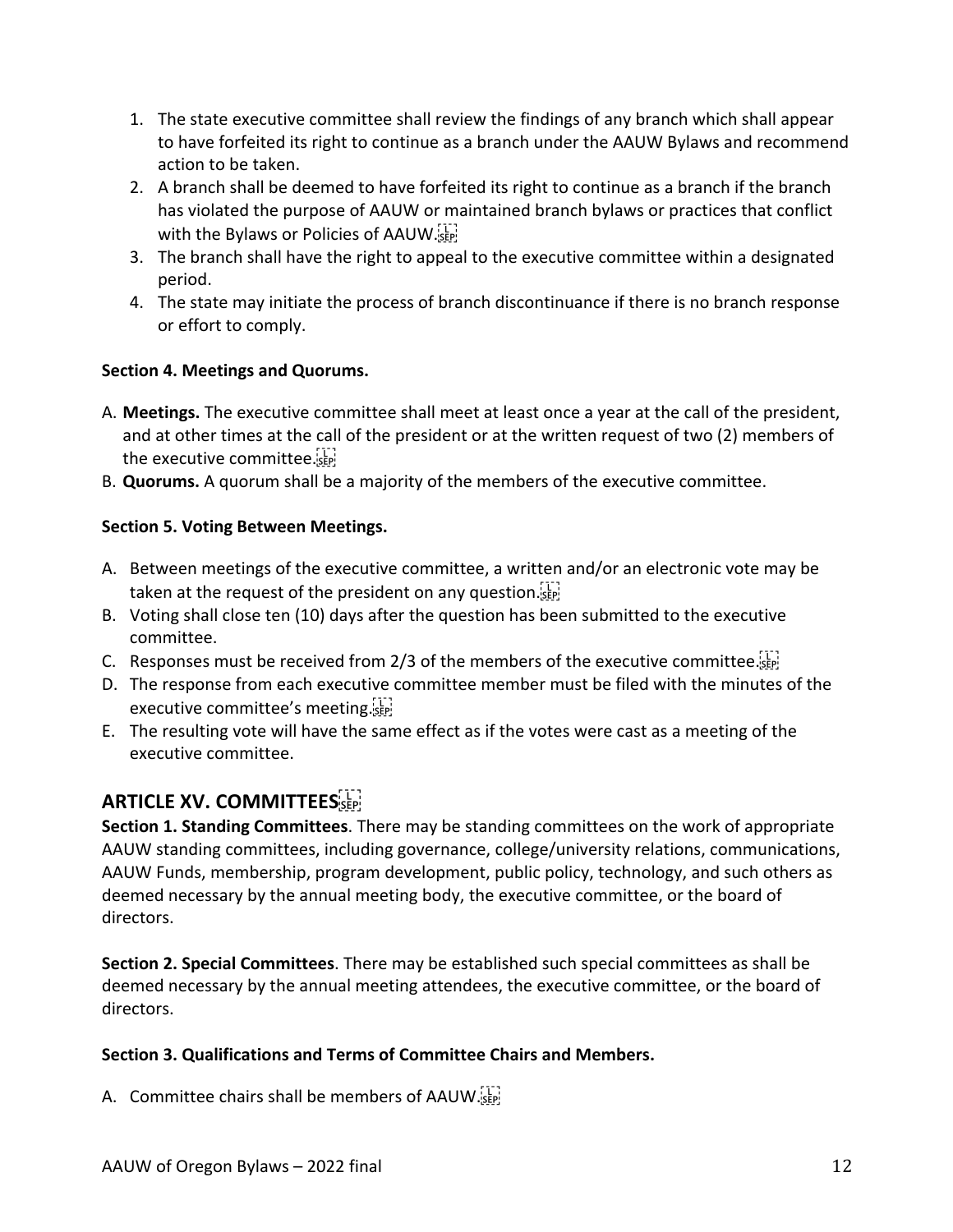- B. Members of standing and special committees shall be chosen for their experience and work in AAUW and/or their special aptitude for the work of the committee, with due regard for geographical representation and rotation in membership.
- C. Standing committee chairs shall serve for a term of two (2) years and shall be eligible for reappointment for one (1) term only in the same position.
- D. Special committee chairs shall serve for a period of time determined by the appointing body.

#### **Section 4. Composition and Duties of Committees.**

- A. **Standing Committees.** With the approval of the executive committee, each standing committee shall formulate programs to carry forward the work of AAUW within the state. Each standing committee shall cooperate with the appropriate AAUW committee and with committees in branches to initiate and promote projects of a statewide and national scope. The committees shall be comprised of a chair or the appropriate vice president and other members as described in the state policies.
	- 1. **The Committee on Governance** shall be responsible for bylaws, policies, and resolutions. It will receive for review the biennial amendments of all branch bylaws by December 1 following the AAUW convention, to ensure that they conform with the current AAUW Bylaws. Following the AAUW convention, the committee shall also review the state bylaws to ensure conformity with the AAUW Bylaws.
	- 2. **The Committee on College/University Relations** shall be responsible for planning and developing a mutually supportive relationship between institutions of higher education and the state.
	- 3. **The Committee on Communications** shall be responsible for editing and publishing state publications, coordinating public information, and providing information to the branches.
	- 4. **The Committee on AAUW Funds** shall implement the AAUW programs on Fellowships, Research, and Projects, and such others as may be established by AAUW or the AAUW Funds Committee.
	- 5. **The Committee on Membership** shall endeavor to increase membership in the state through the establishment of new branches and the suggestion of methods to increase and maintain membership. It shall assist branch membership chairs in problems of qualifications for membership and in the development of membership orientation programs.
	- 6. **The Committee on Program Development** shall be responsible for providing policy guidance for program direction in the program areas and issues of AAUW and for the continuing program concerns of the state and shall consider future AAUW program issues. The program committee shall include all members of the board of directors.
	- 7. **The Committee on Public Policy** shall formulate and implement state public policy program in compliance with AAUW policy.
	- 8. **The Committee on Technology** will provide training for members, coordinate media for state meetings, secure and maintain the Web-based shared document interface, and create and monitor AAUW of Oregon's social media presence.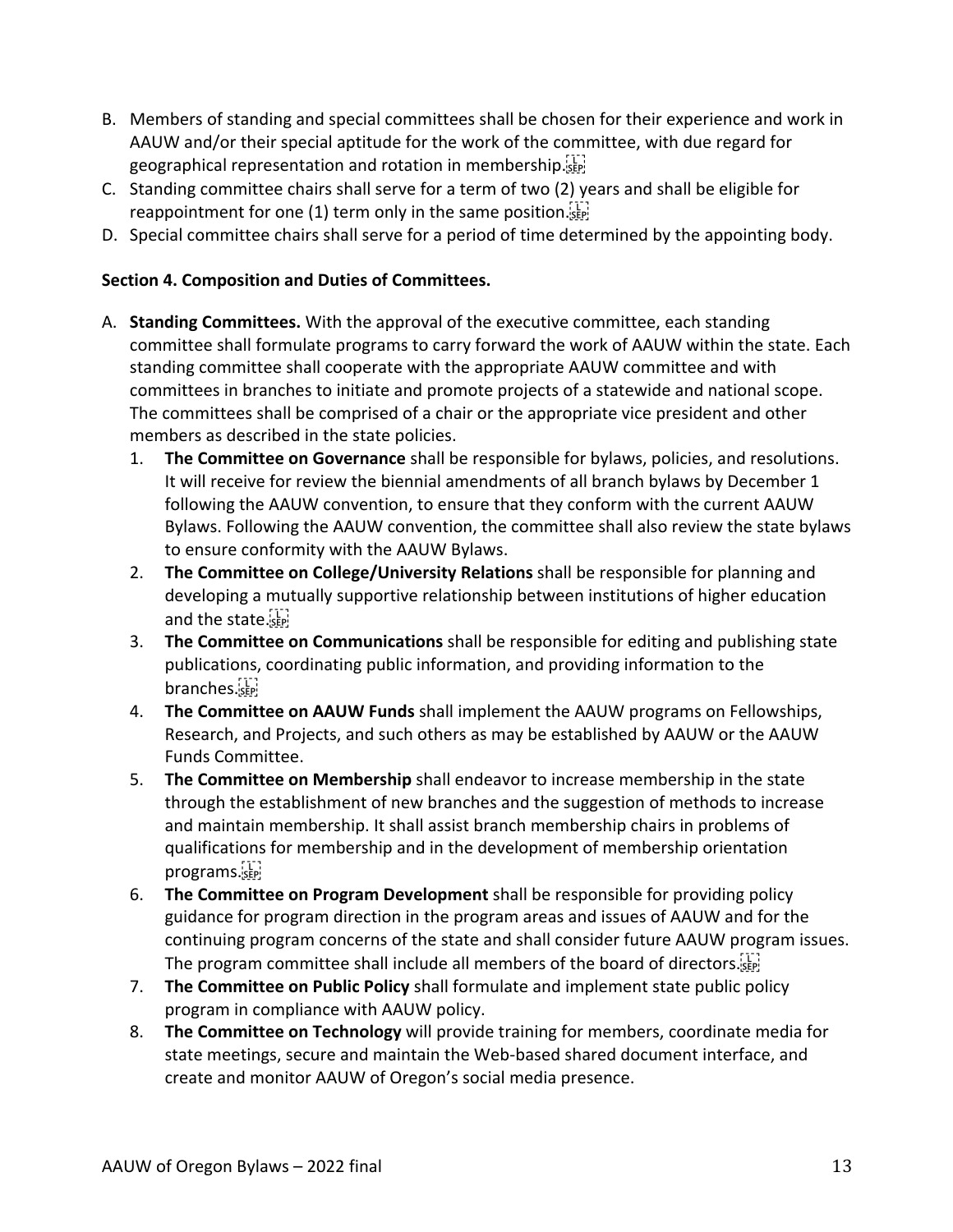9*.* **Special Committees** shall perform such duties as are assigned by the annual meeting body, the executive committee, or the board of directors.

## **ARTICLE XVI. DISTRICTS**

**Section 1. Districts**. Oregon shall be divided into districts composed of areas, as determined by<sup>[1]</sup><sub>SEP</sub> the state board of directors.

**Section 2. District Directors**. Each district shall elect a district director. Each district director shall be a member of the state board of directors and shall serve as an advocate for and deliver services to the branches in that district.

**Section 3. Role and Functions**. Districts shall provide branches with a means of communicating, interacting, training and furthering AAUW and state policies and programs.

## **ARTICLE XVII. BRANCHES**

#### **Section 1. Branches and Comparable AAUW-Affiliated Entities**.

- A. Branches and comparable AAUW-affiliated entities shall be composed of members of AAUW and shall have been given recognition by AAUW.
- B. Branches and comparable AAUW-affiliated entities may be geographically based or may be a virtual, online branch not tied to a geographic area.

#### **Section 2. Organization.**

- A. **Purpose**. Branches and comparable AAUW-affiliated entities shall promote the purposes, program, and policies of AAUW.
- B. **Bylaws.** Branches and comparable AAUW-affiliated entities shall develop bylaws as meet their needs. However, such bylaws shall not conflict with these AAUW Bylaws or with controlling state law.

#### C. **Structure.**

- 1. Branches and comparable AAUW-affiliated entities may create such leadership structures as meet their needs. sep-
- 2. Each branch and comparable AAUW-affiliated entity shall provide AAUW with designated contacts for administration and finance; these contacts can be the president and finance officer if that is consistent with the entity's structure.
- 3. Each branch and comparable AAUW-affiliated entity shall also designate a member other than the contacts for administration and finance to record the minutes of each noticed meeting and board meeting.

#### **Section 3. Loss of Recognition of a Branch or Comparable AAUW-Affiliated Entity**.

A. The AAUW affiliation status of a branch or comparable AAUW-affiliated entity may be revoked for cause through the affiliation review procedures specified by AAUW policy.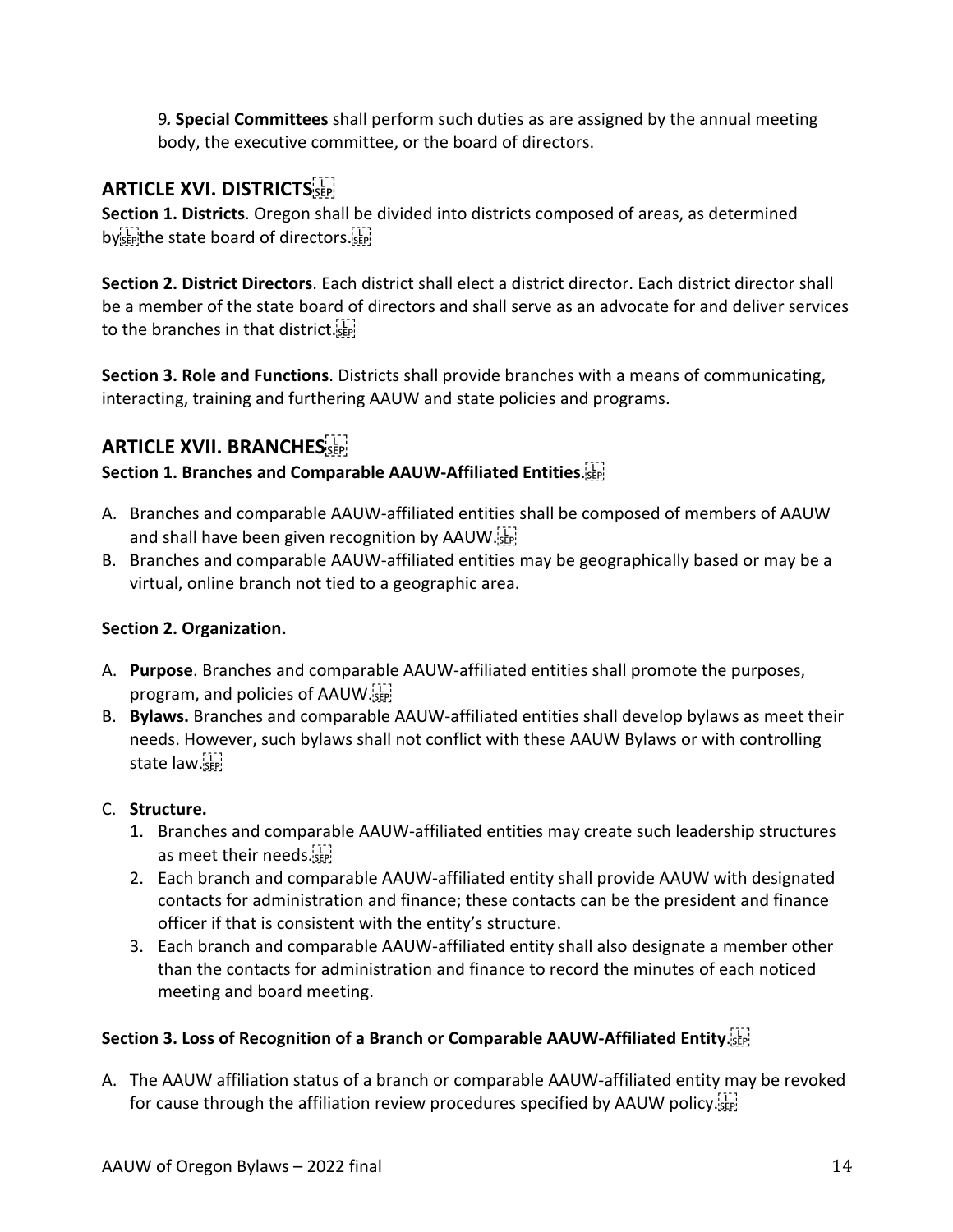B. The branch shall have the right to appeal to the Board of Directors within a designated period.

#### **Section 4. Property and Assets.**

- A. The title to all property, funds, and assets of a branch is vested in the branch for the joint use of the members, and no member or group of members shall have any severable right to all or any part of such property.
- B. The branch or comparable AAUW affiliated entity shall have complete control of its property and assets, except that such property and assets shall not be used for any purpose contrary to AAUW.<sub>SEP</sub>
- C. In the event of the dissolution of the branch or the termination of its affiliation with AAUW, all assets of the branch shall be transferred and delivered to AAUW or to an AAUW-affiliated entity designated by AAUW.
- D. AAUW may solicit and consider recommendations from local leaders before making a designation.

## **ARTICLE XVIII. BRANCH RESPONSIBILITIES TO THE STATE**

**Section 1. Duties of the Branch President**. The branch president shall:

- A. Submit such reports and forms as are required by the state and AAUW;  $\frac{177}{155}$
- B. Be responsible for the updating of branch bylaws to conform with the AAUW Bylaws, and submitting them to the state governance chair; $\frac{1}{15}$
- C. Be responsible for bringing the branch bylaws into conformity with the state bylaws after every state convention and submitting them to the state governance chair; and  $\sin$
- D. Recommend to the state president candidates for state appointive offices.

**Section 2. Duties of the Branch Financial Officer**. Unless otherwise authorized by the AAUW Board of Directors, the branch financial officer shall send state dues to the state dues treasurer postmarked no later than July 1st; dues received after July 1st for late renewals or new members shall be forwarded immediately.

**Section 3. Duties of Other Officers and Chairs.** Branch officers and committee chairs shall make reports as may be required by a member of the state board of directors or by a special committee chair.

#### **ARTICLE XIX. MEETINGS OF THE STATE (Annual Meeting)**

**Section 1. Time, Place and Notification.** 

- A. The state shall hold at least one (1) regular meeting each year to be known as the annual meeting to conduct the business of the state, including the election of officers and the nominating committee and the receiving of reports of officers and committee chairs.
- B. The time and place shall be determined by the executive committee.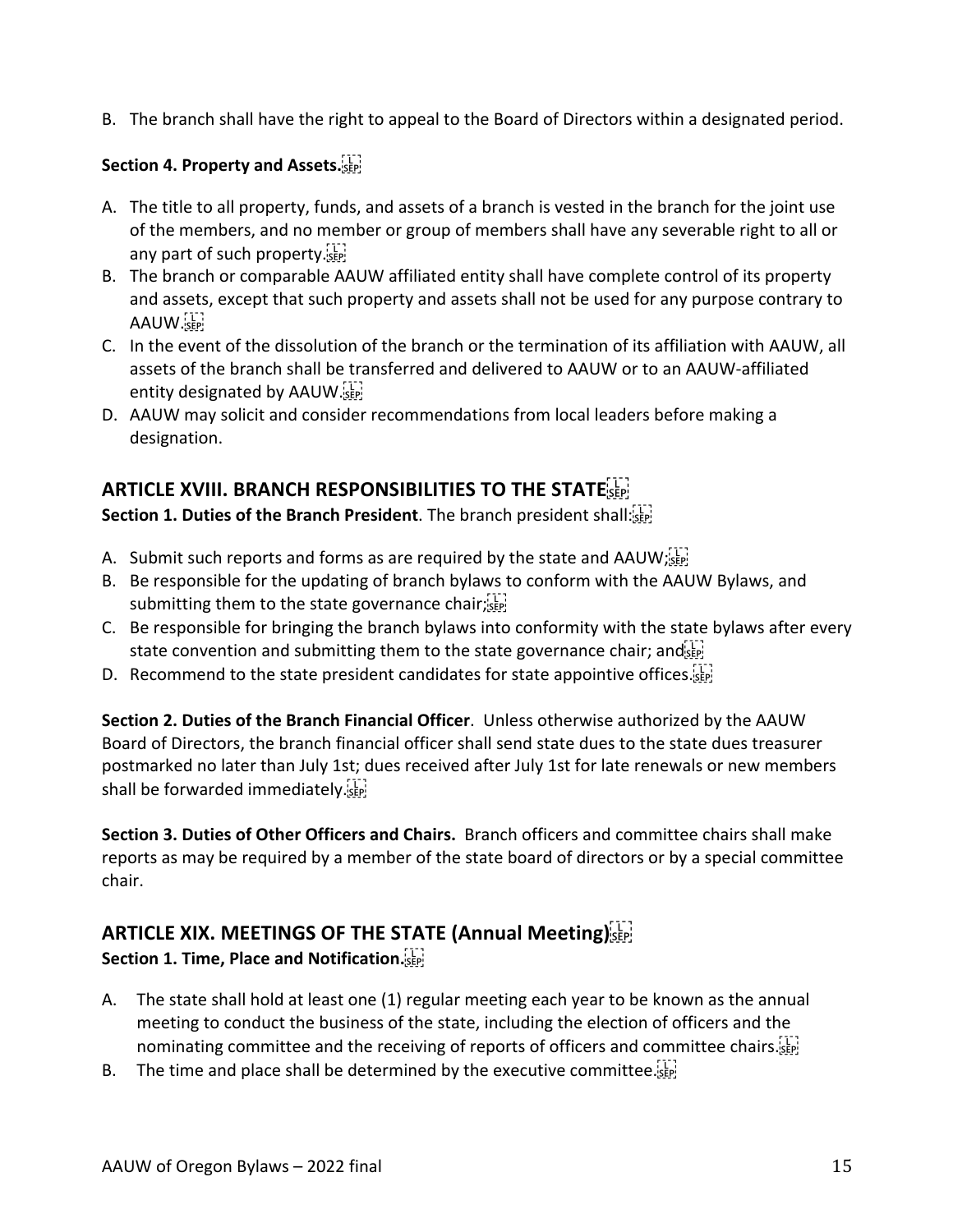- C. Special meetings may be called by the president or shall be called by the president on the written request of five (5) members of the board of directors, representing at least three (3) branches.
- D. Notice of meetings shall be sent to all branches, members of the state board of directors, college/university members of AAUW within the state, the AAUW membership office, and state members-at-large at least thirty (30) days prior to the meeting.
- E. All meetings of the state, including meetings of the board of directors, shall be open and may be attended by any member of the state.
- F. If circumstances prevent the holding of a state meeting, the executive committee shall provide for the conduct of necessary business.

#### **Section 2. Representation.**

- A. **Voting body.** The voting body of any meeting of the state shall be composed of:
	- 1. state representatives, including the following: $\frac{1}{15}$
	- 2. elected and appointed officers; $s_{\text{step}}$
	- 3. chairs of all standing and special committees; see!
	- 4. past presidents of the state so long as they are members of AAUW; and
	- 5. Oregon members serving at the AAUW national level;
	- 6. branch and other delegates, including the following:
	- 7. branch presidents;

#### **B. Delegates.**

- 1. one (1) delegate for each twenty-five (25) members of each branch or major fraction thereof, the number being determined by branch membership totals
- 2. Each branch shall be entitled to at least one delegate, in addition to the president. Each branch president may rotate delegates and alternates as necessary, as long as those voting have registered with the credentials desk, and the total branch delegates voting at any one time does not exceed the number allotted to the branch.
- 3. A branch recognized after February 1 shall be entitled to be represented by one (1) delegate.
- 4. No delegate shall represent more than one (1) branch.  $\sum_{s \in \mathbb{N}}$  (c) one (1) delegate appointed by the president for each twenty-five (25) paid-up members-at-large of the state; and  $\frac{1}{2}$  $d$ ) one (1) delegate of each college/university partner member of the state.
- C. **Voting.** A member of the voting body shall cast no more than one (1) vote.
- D. **Quorum.** Delegates representing a majority of the branches shall constitute a quorum.

## **ARTICLE XX. ADDITIONAL AAUW ENTITIES**

The AAUW Board of Directors may establish informal geographic, issue, or special interest groups and networks to further the mission of AAUW and foster the specific interests and needs of members. In addition, groups of members, branches, state organizations, and/or comparable AAUW-affiliated entities may collaborate with one another for common AAUW purposes following procedures and policies established by the AAUW Board of Directors.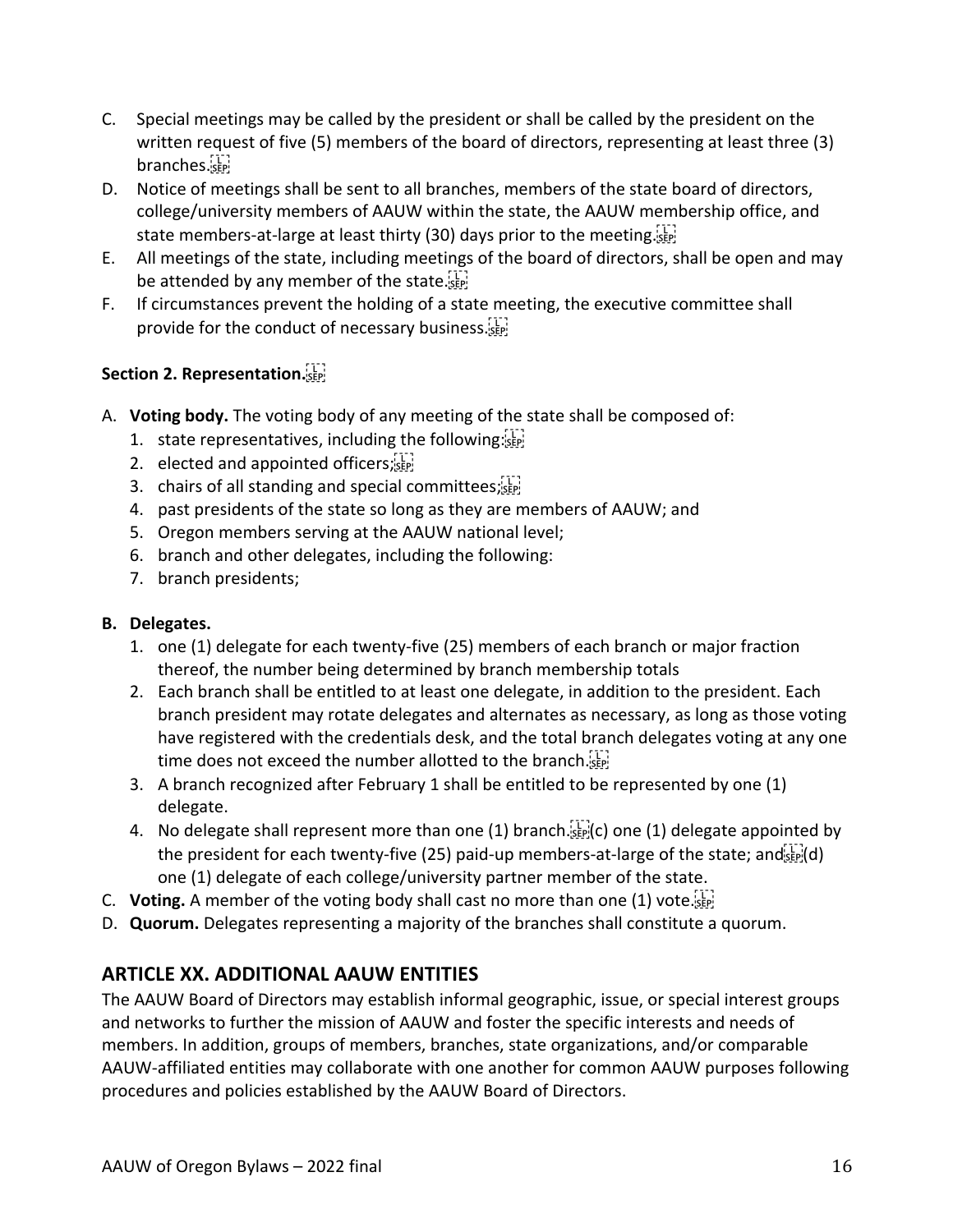## **ARTICLE XXI. PROPERTY AND ASSETS**

**Section 1. Title.** The title for all property, funds, and assets is vested in AAUW of Oregon or multistate structure for the joint use of the members, and no member or group of members shall have any severable right to all or any part of such property; property and assets shall not be used for any purpose contrary to AAUW.

**Section 2. Dissolution**. In the event of the dissolution of AAUW of Oregon or the termination of its affiliation with AAUW, all assets of the state shall be transferred and delivered to AAUW or to an AAUW-affiliated entity designated by AAUW; AAUW may solicit and consider recommendations from local leaders before making a designation

## **ARTICLE XXII. PARLIAMENTARY AUTHORITY**

The rules contained in the current edition of *Robert's Rules of Order Newly Revised* shall govern this organization in all instances in which they are applicable and in which they are not inconsistent with these bylaws, the requirements of AAUW, or the laws of the State of Oregon.

## **ARTICLE XXIII. INDEMNIFICATION**

- A. The organization shall indemnify to the fullest extent permitted by Oregon law any person who is made, or threatened to be made, a party to an action, suit, or proceeding, whether civil, administrative, investigative, or otherwise (including an action, suit, or proceeding by or in the right of the organization) by reason of the fact that the person is or was an officer of the organization, or serves or served at the request of the organization as an officer.
- B. This indemnification is provided if the person proceeded in good faith, reasonably believed the conduct was in the organization's best interests, and the person had no reasonable cause to believe the conduct was unlawful.
- C. The right to and the amount of indemnification shall be determined by the executive committee, in accordance with the provisions of Oregon law in effect at the time of the determination.

## **ARTICLE XXIV. AMENDMENTS TO THE BYLAWS**

**Section 1. AAUW Mandated Amendments**. Amendments required by AAUW to bring the state bylaws into conformity shall not require a vote of the members, except that an incorporated state shall take the necessary steps required by the state bylaws, its articles of incorporation, and state  $law: \mathbb{F}$ 

**Section 2. Prior Approval**. All other proposed amendments to the state bylaws shall be sent to the AAUW Governance Committee Chair for approval before being voted on.

#### **Section 3. Member Vote.**

A. The provisions of these bylaws not governed by the AAUW Bylaws may be amended at any annual meeting by a two-thirds (2/3) vote of those present and voting thereon, provided notice of the proposed amendments shall have been sent to each branch in the state at least